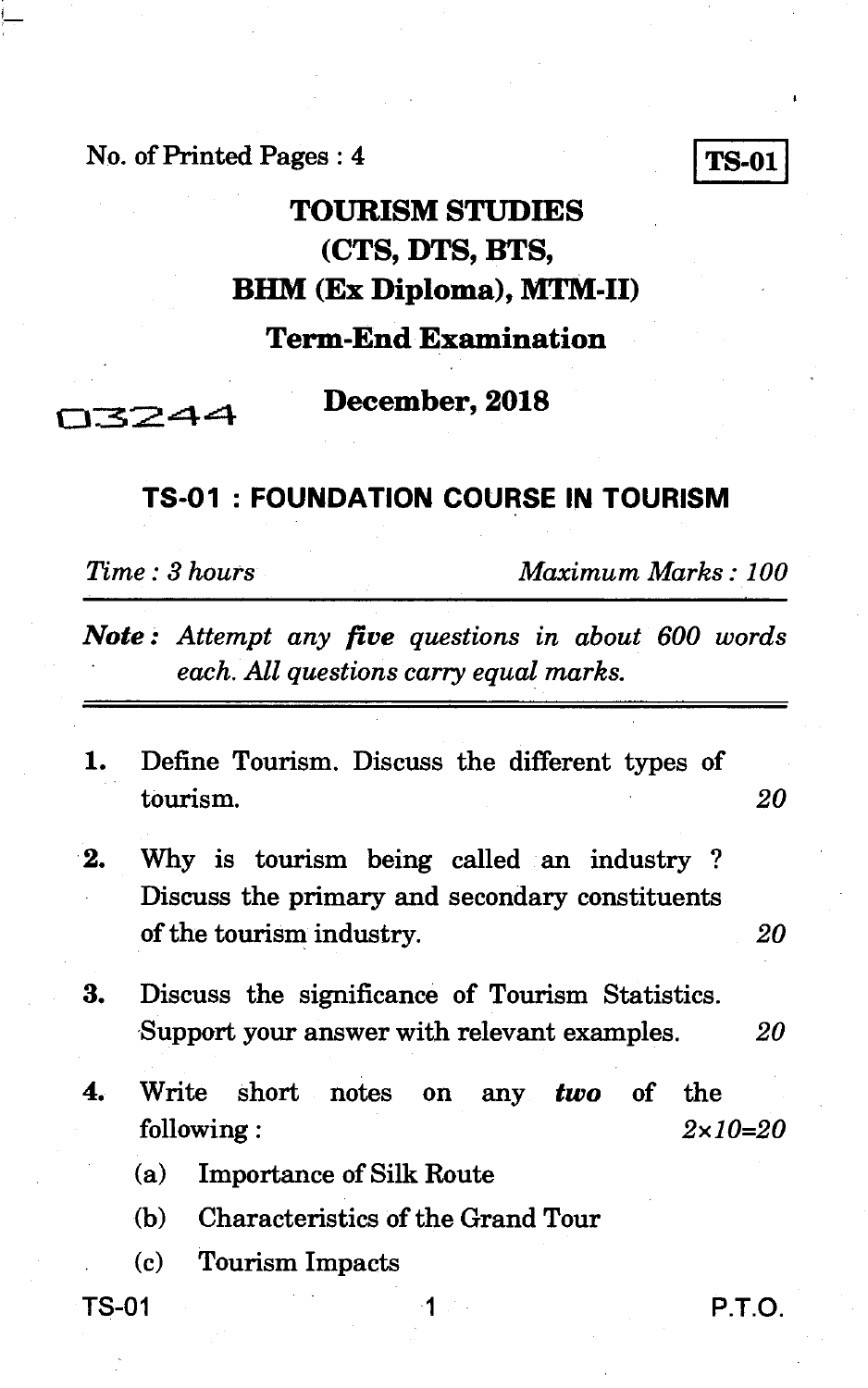- **5.** Discuss in brief the various categories of accommodation in the hospitality industry. *20*
- **6.** Define a Travel. Agency. Discuss in brief the operations of a travel agency. *20*
- 7. What is Marketing ? Discuss the 4P's of marketing. *20*
- **8.** Write short notes on any *two* of the following : *2x10=20* 
	- (a) Market Research
	- (b) Advertising
	- (c) Personal Selling
- **9.** Discuss the importance of planning in tourism. Support your answer with suitable examples. *20*
- 10. How is local culture influenced by tourism ? Substantiate your answer with suitable examples from the travel and tourism industry. *20*

**TS-01 2**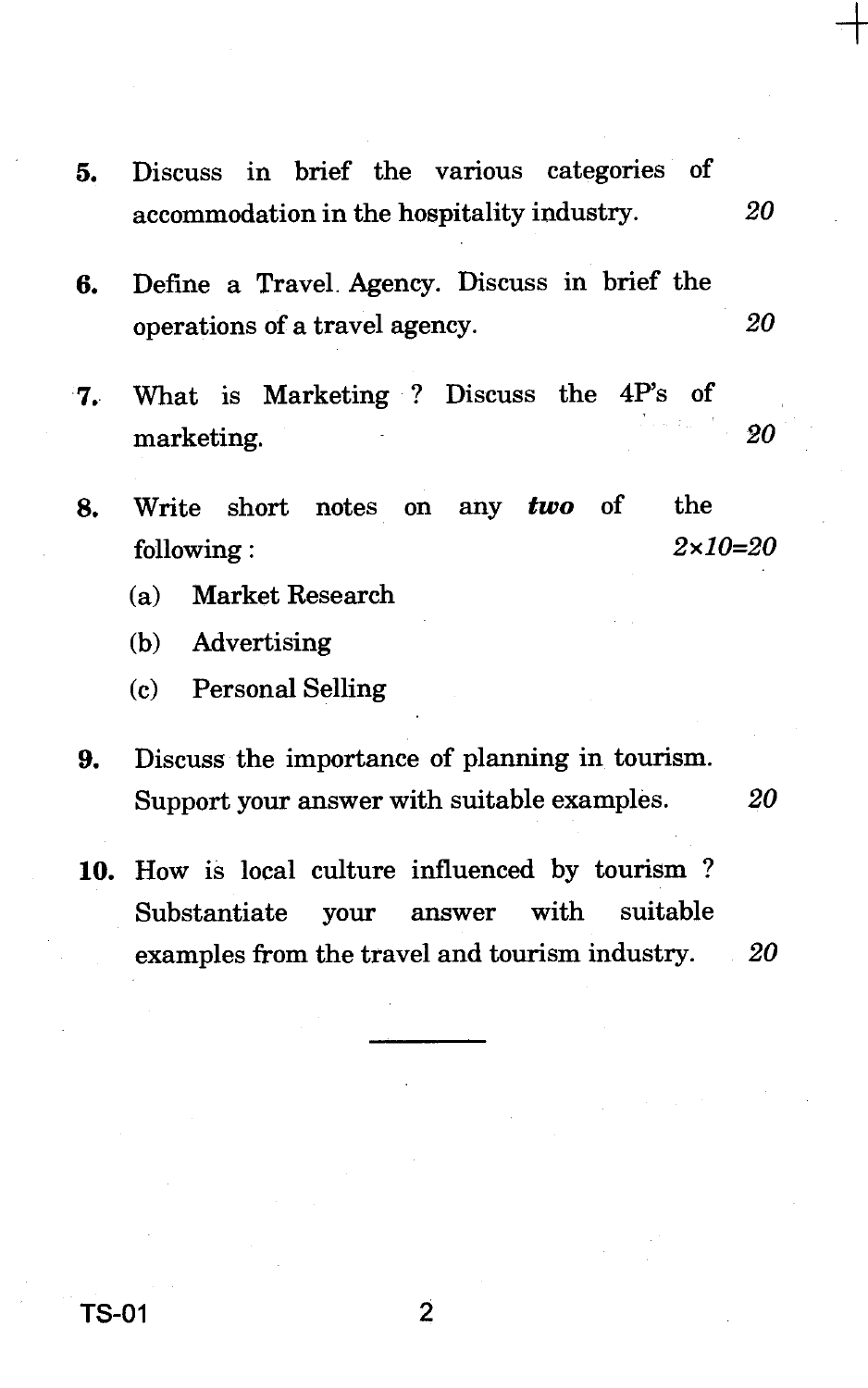#### पर्यटन अध्ययन

# (सी.टी.एस., डी.टी.एस., बी.टी.एस., बी.एच.एम. (एक्स डिप्लोमा), एम.टी.एम.-II) सत्रांत परीक्षा दिसम्बर, 2018

# टी.एस.-01:पर्यटन में आधार पाठ्यक्रम

समय : 3 घण्टे

अधिकतम अंक : 100

टी.एस.-01

किन्हीं पाँच प्रश्नों के उत्तर लगभग 600 शब्दों (प्रत्येक) में नोट : दीजिए । सभी प्रश्नों के अंक समान हैं ।

- पर्यटन को परिभाषित करते हुए उसके विभिन्न प्रकारों की 1. चर्चा कीजिए । 20
- पर्यटन को उद्योग क्यों माना जा रहा है ? पर्यटन उद्योग के  $2.$ प्रधान एवं गौण घटकों की चर्चा कीजिए । 20
- पर्यटन सांख्यिकी के महत्त्व को रेखांकित करते हुए, संगत 3. उदाहरण देकर अपने उत्तर की पुष्टि कीजिए । 20
- निम्नलिखित में से किन्हीं *दो* पर संक्षिप्त टिप्पणियाँ 4. लिखिए $\,$ :  $2 \times 10 = 20$ 
	- (क) सिल्क रूट का महत्त्व (Silk Route)
	- (ख) ग्राँड टूर (महायात्रा) की विशेषताएँ
	- (ग) पर्यटन के प्रभाव

**TS-01** 

**P.T.O.**